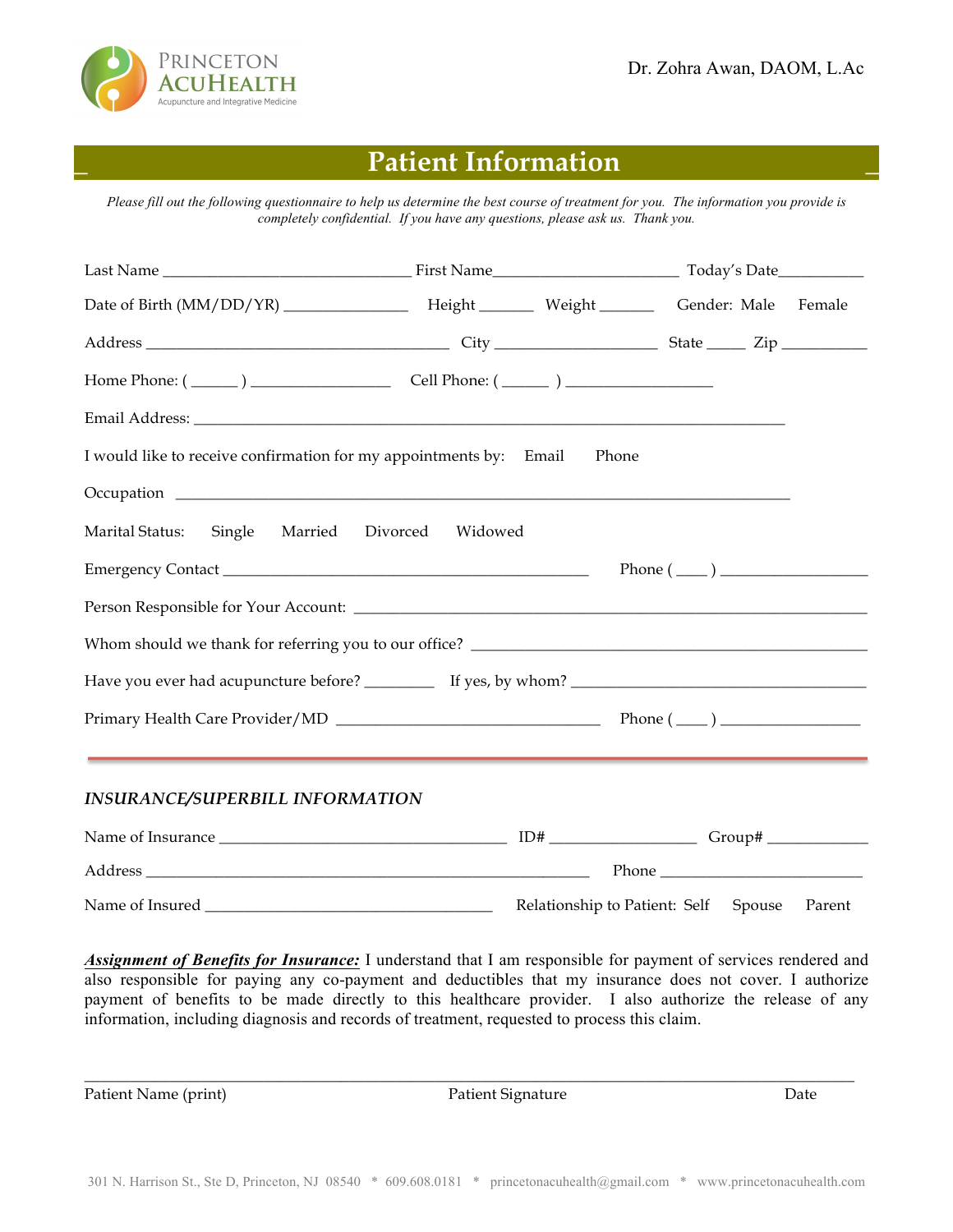



# **\_ Medical History \_**

| Please indicate any illnesses you or a relative (grandparent, parent, aunt/uncle, sibling) have had:<br>Condition |         | Self Relative Date Diagnosed                                                                                          | Condition                                                                                                              |               | Self Relative      | <b>Date Diagnosed</b> |
|-------------------------------------------------------------------------------------------------------------------|---------|-----------------------------------------------------------------------------------------------------------------------|------------------------------------------------------------------------------------------------------------------------|---------------|--------------------|-----------------------|
| <b>Heart Disease</b>                                                                                              |         |                                                                                                                       | Asthma                                                                                                                 |               |                    |                       |
| <b>High Blood Pressure</b>                                                                                        |         |                                                                                                                       | Glaucoma                                                                                                               |               |                    |                       |
| Diabetes                                                                                                          |         | <u> Liston de la construcción de la construcción de la construcción de la construcción de la construcción de la c</u> | Depression                                                                                                             |               |                    |                       |
| <b>Rheumatic Fever</b>                                                                                            |         | <u> 1980 - Johann Barnett, fransk politiker</u>                                                                       | <b>Emotional Disorders</b>                                                                                             |               |                    |                       |
| <b>Infectious Disease</b>                                                                                         |         |                                                                                                                       | Dementia/Alzheimer's                                                                                                   |               |                    |                       |
| <b>Thyroid Disease</b>                                                                                            |         |                                                                                                                       | <b>Bleeding Disorders</b>                                                                                              |               |                    |                       |
| Stroke                                                                                                            |         |                                                                                                                       | Seizures                                                                                                               |               |                    |                       |
| Cancer                                                                                                            |         |                                                                                                                       | Tuberculosis                                                                                                           |               |                    |                       |
| <b>Sexually Transmitted Diseases</b>                                                                              |         |                                                                                                                       |                                                                                                                        |               |                    |                       |
| Are you currently under the care of any of the following medical professionals?                                   |         |                                                                                                                       |                                                                                                                        |               |                    |                       |
| Medical Doctor                                                                                                    |         | Chiropractor                                                                                                          | Acupuncturist                                                                                                          |               | Physical Therapist |                       |
| Naturopath                                                                                                        |         | Massage Therapist                                                                                                     | Nutritionist                                                                                                           |               | Psychiatrist       |                       |
| Have you ever had any of the following illnesses?                                                                 |         |                                                                                                                       |                                                                                                                        |               |                    |                       |
| Rheumatoid Fever                                                                                                  |         | Chicken Pox                                                                                                           | <b>Scarlet Fever</b>                                                                                                   |               | Measles            |                       |
| Mumps                                                                                                             |         | German Measles                                                                                                        | Polio                                                                                                                  |               | Diphtheria         |                       |
| Check if any of the following is true:                                                                            |         |                                                                                                                       |                                                                                                                        |               |                    |                       |
| I have a pacemaker                                                                                                |         | I am taking Coumadin/Warfarin                                                                                         |                                                                                                                        |               |                    |                       |
| I have surgical implants                                                                                          |         |                                                                                                                       | I am taking Lithium (Eskalith, Lithobid, Lithonate, Lithotabs)                                                         |               |                    |                       |
|                                                                                                                   |         |                                                                                                                       | <b>Surgical History</b>                                                                                                |               |                    |                       |
| Please list any surgeries, hospitalizations, or accidents you have had:                                           |         |                                                                                                                       |                                                                                                                        |               |                    |                       |
|                                                                                                                   |         |                                                                                                                       | <u> 1989 - Johann Stoff, deutscher Stoff, der Stoff, der Stoff, der Stoff, der Stoff, der Stoff, der Stoff, der S</u>  |               |                    | Date                  |
|                                                                                                                   |         |                                                                                                                       | <u> 1989 - Johann Stoff, deutscher Stoff, der Stoff, der Stoff, der Stoff, der Stoff, der Stoff, der Stoff, der S</u>  |               |                    | Date                  |
|                                                                                                                   |         |                                                                                                                       | ,我们也不能在这里的时候,我们也不能在这里的时候,我们也不能会在这里的时候,我们也不能会在这里的时候,我们也不能会在这里的时候,我们也不能会在这里的时候,我们也                                       |               |                    |                       |
|                                                                                                                   |         |                                                                                                                       | <u> 1989 - Johann Stoff, deutscher Stoffen und der Stoffen und der Stoffen und der Stoffen und der Stoffen und der</u> |               |                    |                       |
|                                                                                                                   |         |                                                                                                                       | <b>Medications / Supplements</b>                                                                                       |               |                    |                       |
| List any medications and supplements you are currently taking (continue on back if needed):                       |         |                                                                                                                       |                                                                                                                        |               |                    |                       |
| Medicine                                                                                                          | Illness |                                                                                                                       | Dosage How Long                                                                                                        | Prescribed by |                    | Date Last Checkup     |
|                                                                                                                   |         |                                                                                                                       |                                                                                                                        |               |                    |                       |
|                                                                                                                   |         |                                                                                                                       |                                                                                                                        |               |                    |                       |
|                                                                                                                   |         |                                                                                                                       |                                                                                                                        |               |                    |                       |
|                                                                                                                   |         |                                                                                                                       |                                                                                                                        |               |                    |                       |
| Allergies (to medications, chemicals, food, insects, environmental):                                              |         |                                                                                                                       |                                                                                                                        |               |                    |                       |
|                                                                                                                   |         |                                                                                                                       |                                                                                                                        |               |                    |                       |
|                                                                                                                   |         |                                                                                                                       |                                                                                                                        |               |                    |                       |
|                                                                                                                   |         |                                                                                                                       |                                                                                                                        |               |                    |                       |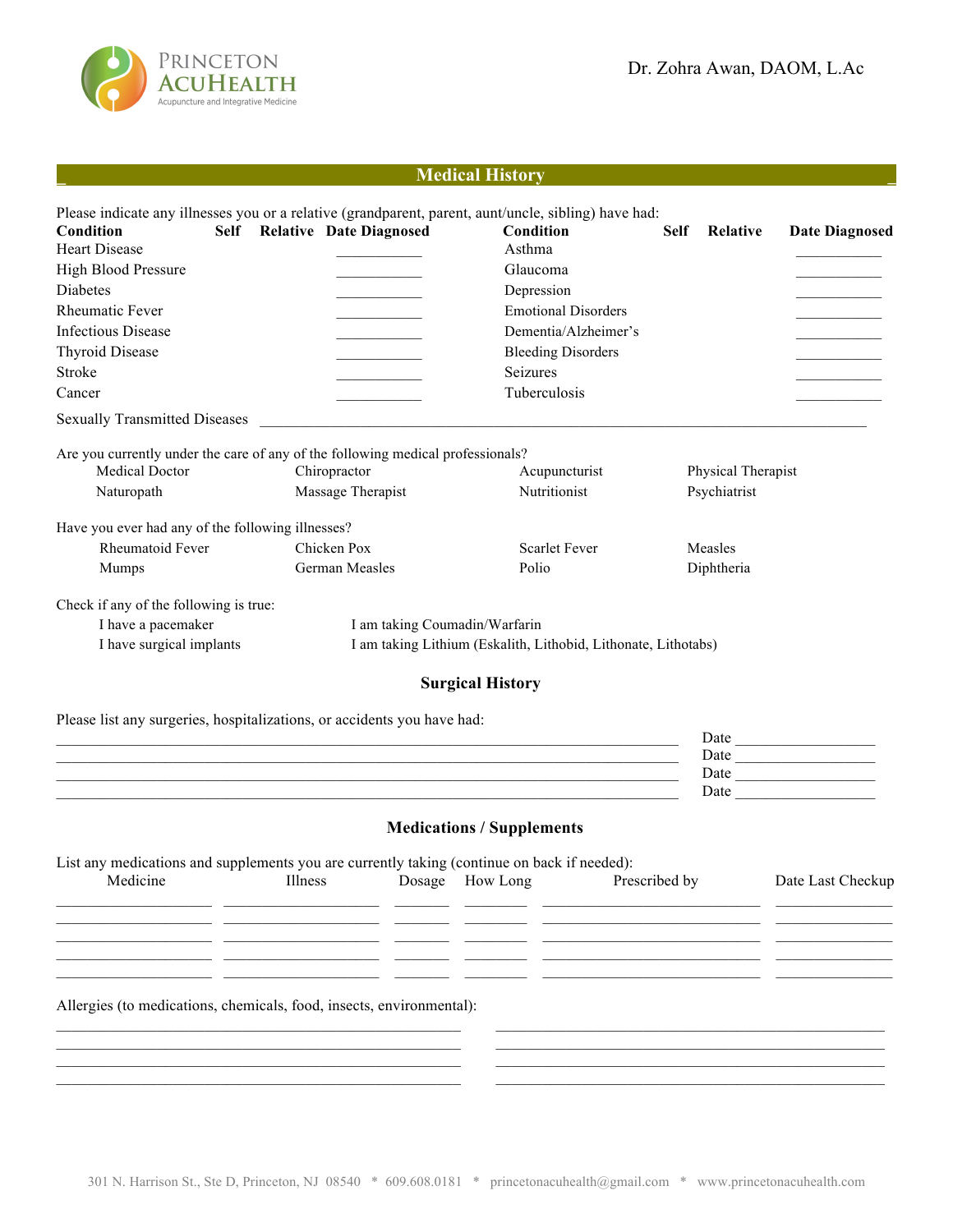

### **\_ Health Questionnaire \_**

 $\mathcal{L}_\mathcal{L} = \mathcal{L}_\mathcal{L} = \mathcal{L}_\mathcal{L} = \mathcal{L}_\mathcal{L} = \mathcal{L}_\mathcal{L} = \mathcal{L}_\mathcal{L} = \mathcal{L}_\mathcal{L} = \mathcal{L}_\mathcal{L} = \mathcal{L}_\mathcal{L} = \mathcal{L}_\mathcal{L} = \mathcal{L}_\mathcal{L} = \mathcal{L}_\mathcal{L} = \mathcal{L}_\mathcal{L} = \mathcal{L}_\mathcal{L} = \mathcal{L}_\mathcal{L} = \mathcal{L}_\mathcal{L} = \mathcal{L}_\mathcal{L}$  $\mathcal{L}_\mathcal{L} = \mathcal{L}_\mathcal{L} = \mathcal{L}_\mathcal{L} = \mathcal{L}_\mathcal{L} = \mathcal{L}_\mathcal{L} = \mathcal{L}_\mathcal{L} = \mathcal{L}_\mathcal{L} = \mathcal{L}_\mathcal{L} = \mathcal{L}_\mathcal{L} = \mathcal{L}_\mathcal{L} = \mathcal{L}_\mathcal{L} = \mathcal{L}_\mathcal{L} = \mathcal{L}_\mathcal{L} = \mathcal{L}_\mathcal{L} = \mathcal{L}_\mathcal{L} = \mathcal{L}_\mathcal{L} = \mathcal{L}_\mathcal{L}$ 

 $\mathcal{L}_\mathcal{L} = \mathcal{L}_\mathcal{L} = \mathcal{L}_\mathcal{L} = \mathcal{L}_\mathcal{L} = \mathcal{L}_\mathcal{L} = \mathcal{L}_\mathcal{L} = \mathcal{L}_\mathcal{L} = \mathcal{L}_\mathcal{L} = \mathcal{L}_\mathcal{L} = \mathcal{L}_\mathcal{L} = \mathcal{L}_\mathcal{L} = \mathcal{L}_\mathcal{L} = \mathcal{L}_\mathcal{L} = \mathcal{L}_\mathcal{L} = \mathcal{L}_\mathcal{L} = \mathcal{L}_\mathcal{L} = \mathcal{L}_\mathcal{L}$  $\mathcal{L}_\mathcal{L} = \mathcal{L}_\mathcal{L} = \mathcal{L}_\mathcal{L} = \mathcal{L}_\mathcal{L} = \mathcal{L}_\mathcal{L} = \mathcal{L}_\mathcal{L} = \mathcal{L}_\mathcal{L} = \mathcal{L}_\mathcal{L} = \mathcal{L}_\mathcal{L} = \mathcal{L}_\mathcal{L} = \mathcal{L}_\mathcal{L} = \mathcal{L}_\mathcal{L} = \mathcal{L}_\mathcal{L} = \mathcal{L}_\mathcal{L} = \mathcal{L}_\mathcal{L} = \mathcal{L}_\mathcal{L} = \mathcal{L}_\mathcal{L}$ 

What are the main problems for which you are seeking treatment?

Have you received a diagnosis for your condition by a physician? Please describe.

What other forms of treatment have you sought?

List any other health problems you have now.

Lab Results (Please provide us with a copy).

|                                |                                                                                                                                                                                                                                                                                                     |                                                   | <b>For Women</b>      |                        |                             |                                                          |
|--------------------------------|-----------------------------------------------------------------------------------------------------------------------------------------------------------------------------------------------------------------------------------------------------------------------------------------------------|---------------------------------------------------|-----------------------|------------------------|-----------------------------|----------------------------------------------------------|
| Age of $1st$ period (menarche) |                                                                                                                                                                                                                                                                                                     |                                                   | Are you pregnant? Yes | No.                    | Unsure                      |                                                          |
| Age of last period (menopause) |                                                                                                                                                                                                                                                                                                     |                                                   |                       |                        |                             | Are you taking birth control? Yes No What kind/how long? |
|                                | Indicate number of occurrences: Live Births Pregnancies Miscarriages Abortions                                                                                                                                                                                                                      |                                                   |                       |                        |                             |                                                          |
|                                |                                                                                                                                                                                                                                                                                                     |                                                   |                       |                        |                             |                                                          |
|                                |                                                                                                                                                                                                                                                                                                     |                                                   |                       |                        |                             |                                                          |
|                                | Have you been diagnosed with: Fibroids Fibrocystic Breasts Endometriosis                                                                                                                                                                                                                            |                                                   |                       |                        |                             | Ovarian Cysts PID Other                                  |
|                                |                                                                                                                                                                                                                                                                                                     |                                                   |                       |                        |                             |                                                          |
|                                | Is your menstrual cycle regular? Yes No Cycle length: Days of flow: $\frac{1}{3^{rd}}$ day $\frac{1}{3^{rd}}$ day $\frac{1}{3^{rd}}$ day $\frac{1}{3^{rd}}$ day $\frac{1}{3^{rd}}$ day $\frac{1}{3^{rd}}$ day $\frac{1}{3^{rd}}$ day $\frac{1}{3^{rd}}$ day $\frac{1}{3^{rd}}$ day $\frac{1}{3^{rd$ |                                                   |                       |                        |                             |                                                          |
|                                | The flow is: Normal Heavy Light                                                                                                                                                                                                                                                                     | The color is: Pale Red Bright Red Dark Red Purple |                       |                        |                             | <b>Brown</b>                                             |
|                                | The consistency is: Thick Dilute (watery)                                                                                                                                                                                                                                                           |                                                   |                       |                        |                             |                                                          |
| Clots?                         |                                                                                                                                                                                                                                                                                                     |                                                   |                       |                        | Symptoms related to menses: |                                                          |
|                                | Location of Pain: Lower Abdomen Low Back                                                                                                                                                                                                                                                            | Thighs                                            |                       | <b>Swollen Breasts</b> | Constipation                | Diarrhea                                                 |
|                                | Nature of Pain: (indicate before, during, or after period)                                                                                                                                                                                                                                          |                                                   |                       | Nausea/Vomit           | Poor Appetite               | High Appetite                                            |
| Cramping ______________        |                                                                                                                                                                                                                                                                                                     |                                                   | Headache              |                        | Migraine                    | <b>Mood Swings</b>                                       |
|                                |                                                                                                                                                                                                                                                                                                     |                                                   |                       | Vaginal Dryness        | Discharge                   | <b>Yeast Infections</b>                                  |
| Bloating ______________        | Burning                                                                                                                                                                                                                                                                                             |                                                   | <b>Hot Flashes</b>    |                        | Night Sweats                | Insomnia                                                 |
|                                | Continuous _______________ Intermittent __________                                                                                                                                                                                                                                                  |                                                   |                       | Increased Libido       | Low Libido                  | Anxiety                                                  |
|                                | Bearing down sensation                                                                                                                                                                                                                                                                              |                                                   |                       |                        |                             | Bleeding between periods Discharge between periods       |
|                                |                                                                                                                                                                                                                                                                                                     |                                                   | <b>For Men</b>        |                        |                             |                                                          |
|                                |                                                                                                                                                                                                                                                                                                     |                                                   |                       |                        |                             |                                                          |
|                                | Frequency of Urination: Daytime Nighttime                                                                                                                                                                                                                                                           |                                                   |                       | Color of Urine: Clear  |                             | Murky<br>Odor:                                           |
| Check all that apply:          |                                                                                                                                                                                                                                                                                                     |                                                   |                       |                        |                             |                                                          |
| Prostatitis                    | Delayed Urine Stream                                                                                                                                                                                                                                                                                |                                                   | Incontinence          |                        | Urine Retention             | Dribbling                                                |
| Impotence                      | Premature ejaculation                                                                                                                                                                                                                                                                               |                                                   | Increased Libido      |                        | Decreased Libido            | Other                                                    |
| Groin Pain                     | Testicular Pain                                                                                                                                                                                                                                                                                     |                                                   | Back Pain             |                        | Rectal Dysfunction          |                                                          |
|                                | Have you sought medical intervention for these problems? Yes No If yes, what/when?                                                                                                                                                                                                                  |                                                   |                       |                        |                             |                                                          |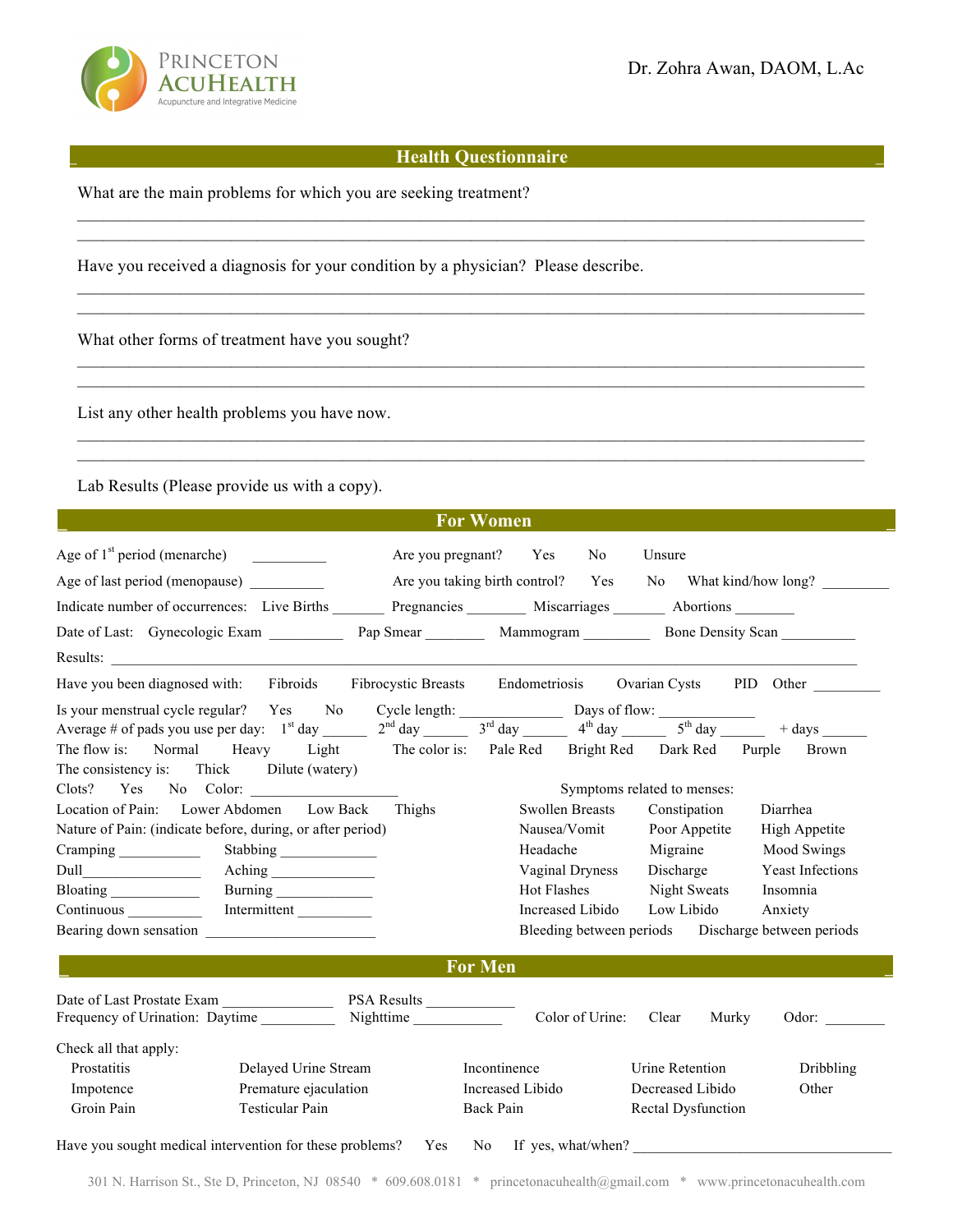

#### \_ **Symptom Survey (for everyone) \_**

The following is a list of symptoms you may or may not experience. Please indicate as follows:

| No Mark $=$ never experience        | $=$ sometimes experience  | $X =$ frequently experience     |                             |
|-------------------------------------|---------------------------|---------------------------------|-----------------------------|
| Lack of appetite                    | Abdominal pain            | Jaundice (yellow eyes/skin)     | Edema                       |
| Excessive appetite                  | Chest pain                | Difficulty digesting oily foods | Blood in Stool              |
| Loose stools or diarrhea            | Sciatic pain              | Gallstones                      | <b>Black Tarry Stool</b>    |
| Digestive problems                  | Headaches                 | Light colored stools            | Easily Bruised              |
| Vomiting                            | Pain/coldness in genitals | Soft, brittle nails             | Difficulty to stop bleeding |
| Belching/burping                    | Cough                     | Easily angered/agitated         | Asthma                      |
| Obsessiveness in work/relationships | Shortness of breath       | Difficulty making decisions     | Tendency to catch colds     |
| Heartburn/acid reflux               | Decreased sense of smell  | Spasms/twitching of muscles     | Allergies                   |
| Insomnia/difficulty sleeping        | Nasal problems            | Low back pain                   | Hay Fever                   |
| Heart palpitations                  | Skin problems             | Knee problems                   | <b>Dizziness</b>            |
| Cold hands/feet                     | <b>Bronchitis</b>         | Hearing impairment              | Tendency to faint easily    |
| Excessive sleeping                  | Eye problems              | Ear ringing                     | Sudden weight loss          |
| Nightmares                          | Constipation              | Kidney stones                   | <b>Blurry Vision</b>        |
| Mental restlessness                 | Hemorrhoids               | Decreased sex drive             | <b>Floaters</b>             |
| Fatigue                             | Colitis or diverticulitis | Hair loss                       | Recent use of antibiotics   |

#### **\_ Lifestyle, Diet, & Nutrition \_**

| Exercise | Sedentary (no exercise)                                  | Mild Exercise (recreation or activity at work) |  |  |  |  |  |
|----------|----------------------------------------------------------|------------------------------------------------|--|--|--|--|--|
|          | Regular Exercise (3x/wk for 30 min)                      | Vigorous Exercise (5 days/wk for 60 min)       |  |  |  |  |  |
|          | Comments:                                                |                                                |  |  |  |  |  |
| Sleep    | Difficulty falling asleep                                | Difficulty waking up in the morning            |  |  |  |  |  |
|          | Difficulty staying asleep                                | Hours of sleep/night:                          |  |  |  |  |  |
| Diet     | Do you follow a special diet: Yes<br>N <sub>0</sub>      |                                                |  |  |  |  |  |
|          | Please describe (i.e. vegetarian, vegan, low-carb, etc): |                                                |  |  |  |  |  |
|          | Number of meals you eat on an average day:               |                                                |  |  |  |  |  |
|          | Drink Preference: Hot Room Temperature                   | Cold                                           |  |  |  |  |  |
|          | Food Preference:<br>Salty<br>Spicy<br>Sweet              | <b>Bitter</b><br>Sour                          |  |  |  |  |  |
|          | Food Cravings:                                           |                                                |  |  |  |  |  |
|          | Food Intolerance/Restrictions:                           |                                                |  |  |  |  |  |

Please indicate the use and frequency of the following:

|                   | Yes No | How Much |         | Yes No | <b>How Much</b> |              | Yes No | <b>How Much</b> |
|-------------------|--------|----------|---------|--------|-----------------|--------------|--------|-----------------|
| Coffee/Black Tea  |        |          | Alcohol |        |                 | Water Intake |        |                 |
| Non-medical Drugs |        |          | Tobacco |        |                 | Soda         |        |                 |

How do you FEEL about the following areas of your life? Please check the appropriate boxes and indicate any problems you may be experiencing:

|                                       | Great Good Fair | Poor | Bad | <b>Your Comments</b> |  |
|---------------------------------------|-----------------|------|-----|----------------------|--|
| $C: \ldots: C \longrightarrow \Omega$ |                 |      |     |                      |  |

| Significant Other |  |
|-------------------|--|
| Family            |  |
| Diet              |  |
| Self              |  |
| Work              |  |
| Exercise          |  |
| Sleep             |  |
| Spirituality      |  |